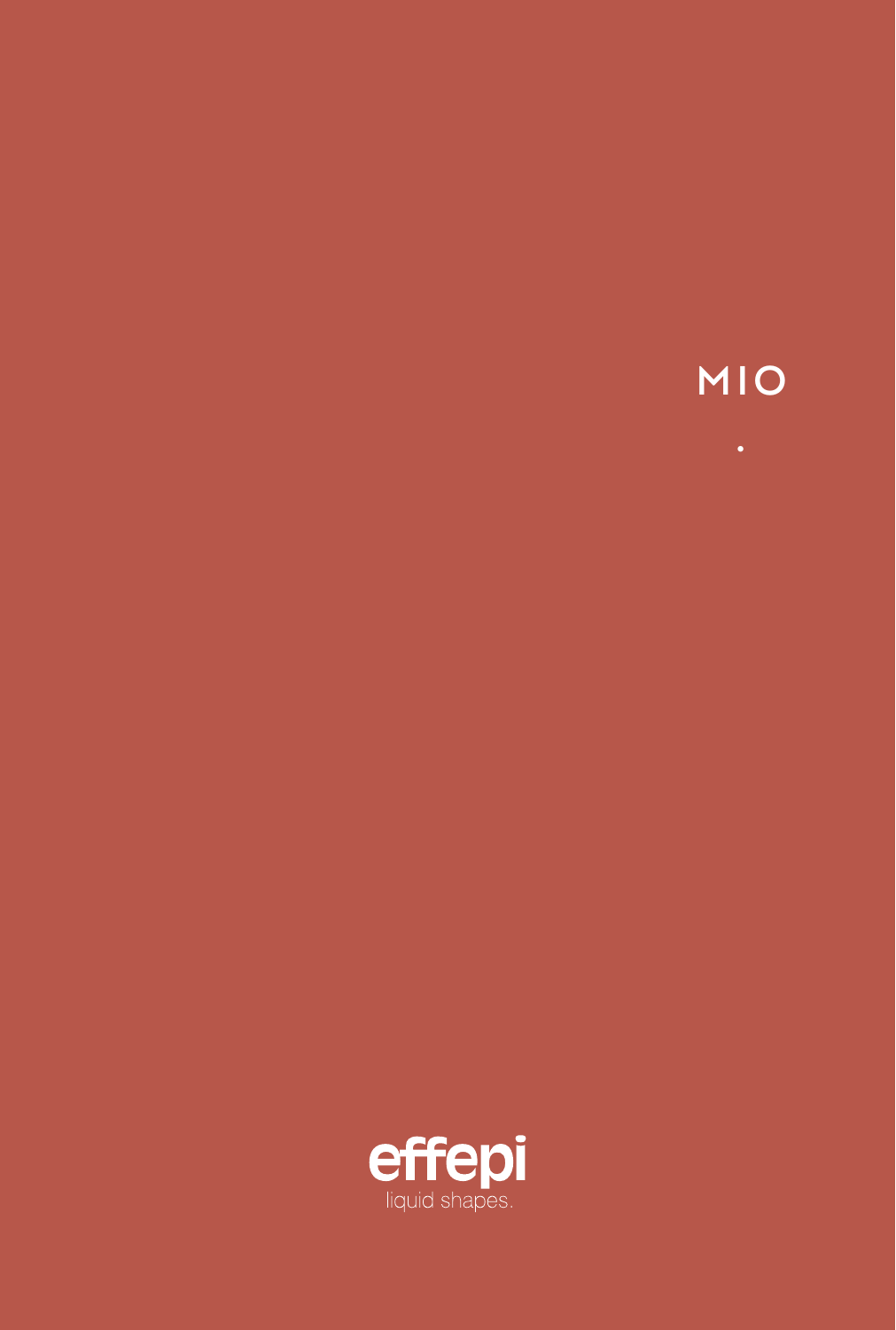

**Fucina storica bresciana fondata da Faustino Pintossi nel 1949, EFFEPI è oggi un riferimento riconosciuto per quanto riguarda la produzione di rubinetteria di qualità.**

**Situata nel paese di Villa Carcina, alle porte delle valli bresciane famose per la produzione e lavorazione del metallo, EFFEPI ha sede negli edifici storici dell'ex Cotonificio Bernocchi, uno dei massimi esempi lombardi di architettura industriale realizzata nel XIX° secolo.**

**In costante equilibrio tra tradizione e contemporaneità, la famiglia Pintossi - oggi alla quarta generazione - punta a realizzare prodotti di qualità in grado di trasferire il valore culturale e le competenze del fare bene, espressioni tipiche del produrre bresciano.**

**Un modo di realizzare prodotti che, nel tempo, è divenuto sinonimo di ciò che nel mondo è riconosciuto come il miglior made in Italy.**

A historic metalworking firm founded in Brescia in 1949 by Faustino Pintossi, today EFFEPI is an acknowledged landmark in the manufacture of high-quality taps and fittings.

Located in the town of Villa Carcina, gateway to the Brescia valleys renowned for metal production and processing, EFFEPI has its headquarters in the original offices of the former Bernocchi cotton mill, one of Lombardy's leading examples of 19th-century industrial architecture.

Constantly seeking to balance tradition and modernity, the Pintossi family - now in its fourth generation - focuses on creating high-quality products that convey the cultural value and expertise of accomplished manufacture, classic characteristics of Brescia's products.

A way of manufacturing goods which over time has become synonymous with the quality recognised all over the world as the very best of Made in Italy.

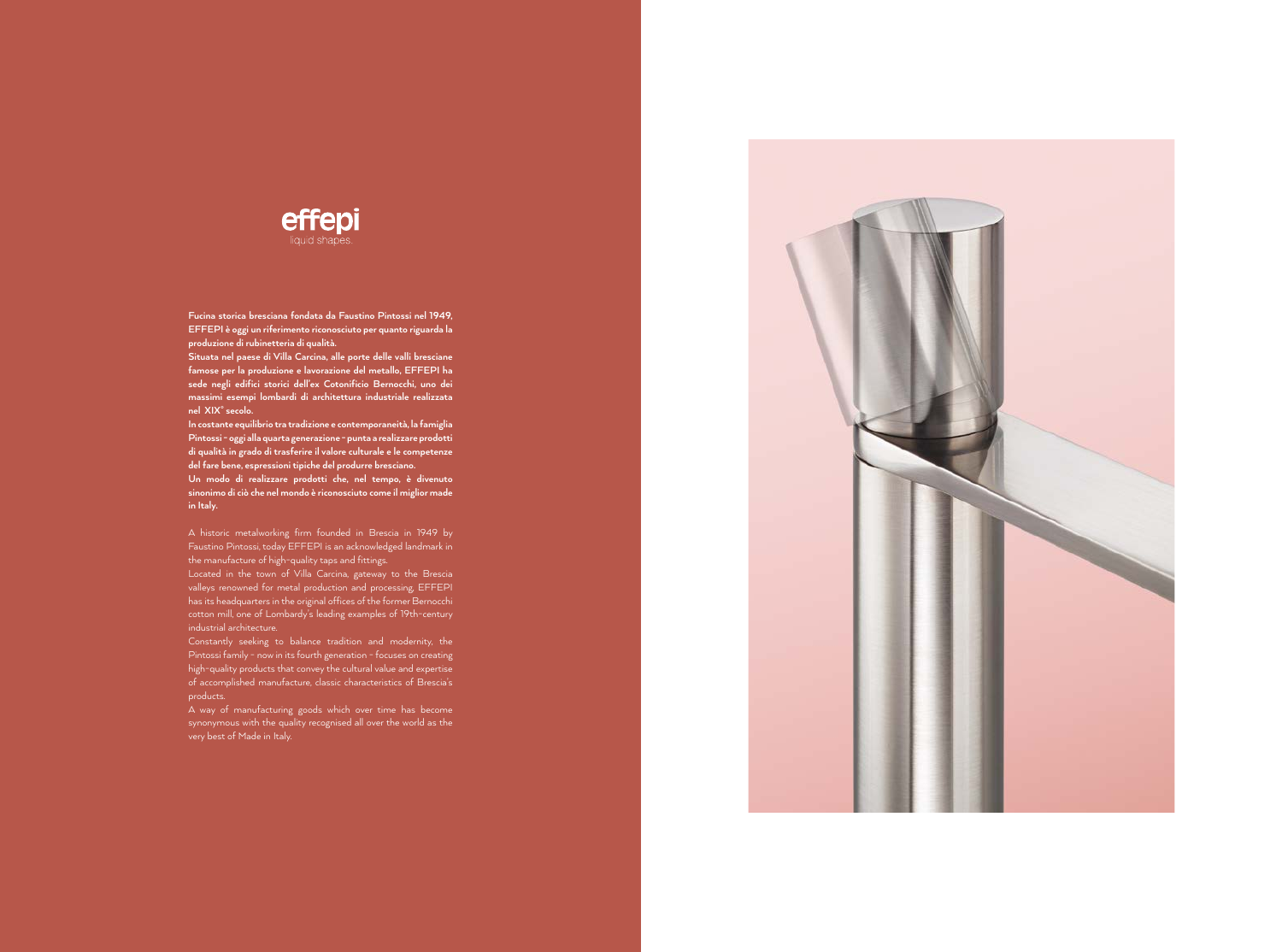# **MIO**

**.**

**In un mondo oberato da stimoli e sollecitazioni continue c'é bisogno di costruire luoghi capaci di restituire il silenzio visivo, sonoro, tattile di cui, in quanto esseri umani, necessitiamo. Il bagno è, tra i molti ambienti disponibili, quello che più si addice ad assumere il ruolo di spazio dedicato al nostro recupero mentale e fisico. A loro volta gli oggetti che lo compongono devono essere concepiti come espressione silenziosa di calma e benessere. EFFEPI ha realizzato la collezione MIO esattamente in questi termini: una serie di oggetti liberati da qualsiasi ridondanza e trasformati in pura forma funzionale: pura forma in grado di attutire i pensieri del quotidiano, senza distrarre o pretendere attenzione se non quella che si dedica quando si incontra un oggetto ben concepito.**

In a world overburdened with never-ending stimuli and demands, there's a need to create spaces that can give us the visual, auditory and tactile silence we need as human beings. Of all the rooms, the bathroom is the one which is most suited to its role as a place dedicated to our mental and physical recuperation. In turn, the objects that make up the bathroom should be conceived as a silent expression of tranquility and wellbeing. EFFEPI created the MIO collection with precisely this in mind: a series of objects which are freed from any redundancy and of everyday life without distracting or demanding attention, other than the contemplation of a beautifully-designed object.

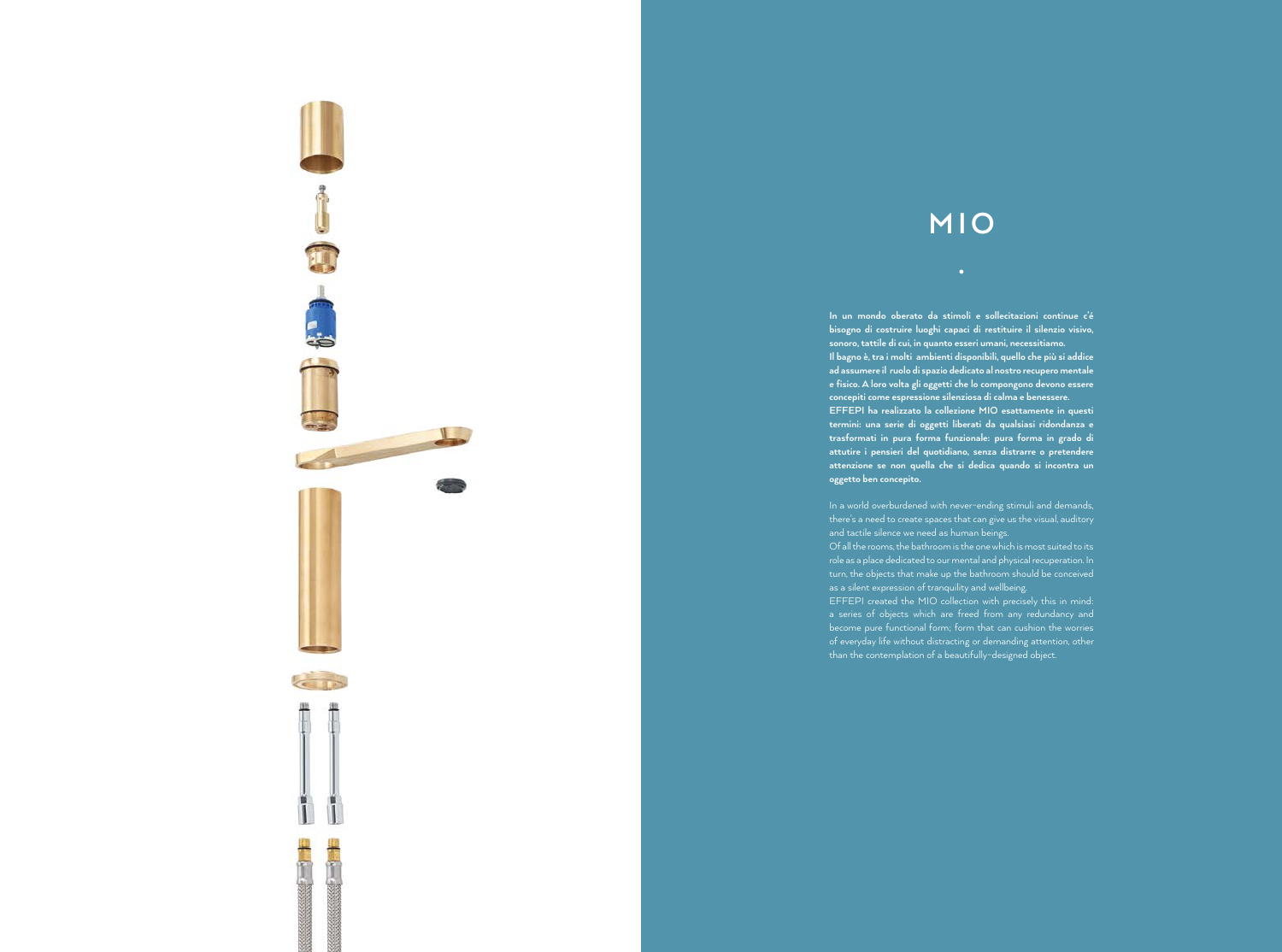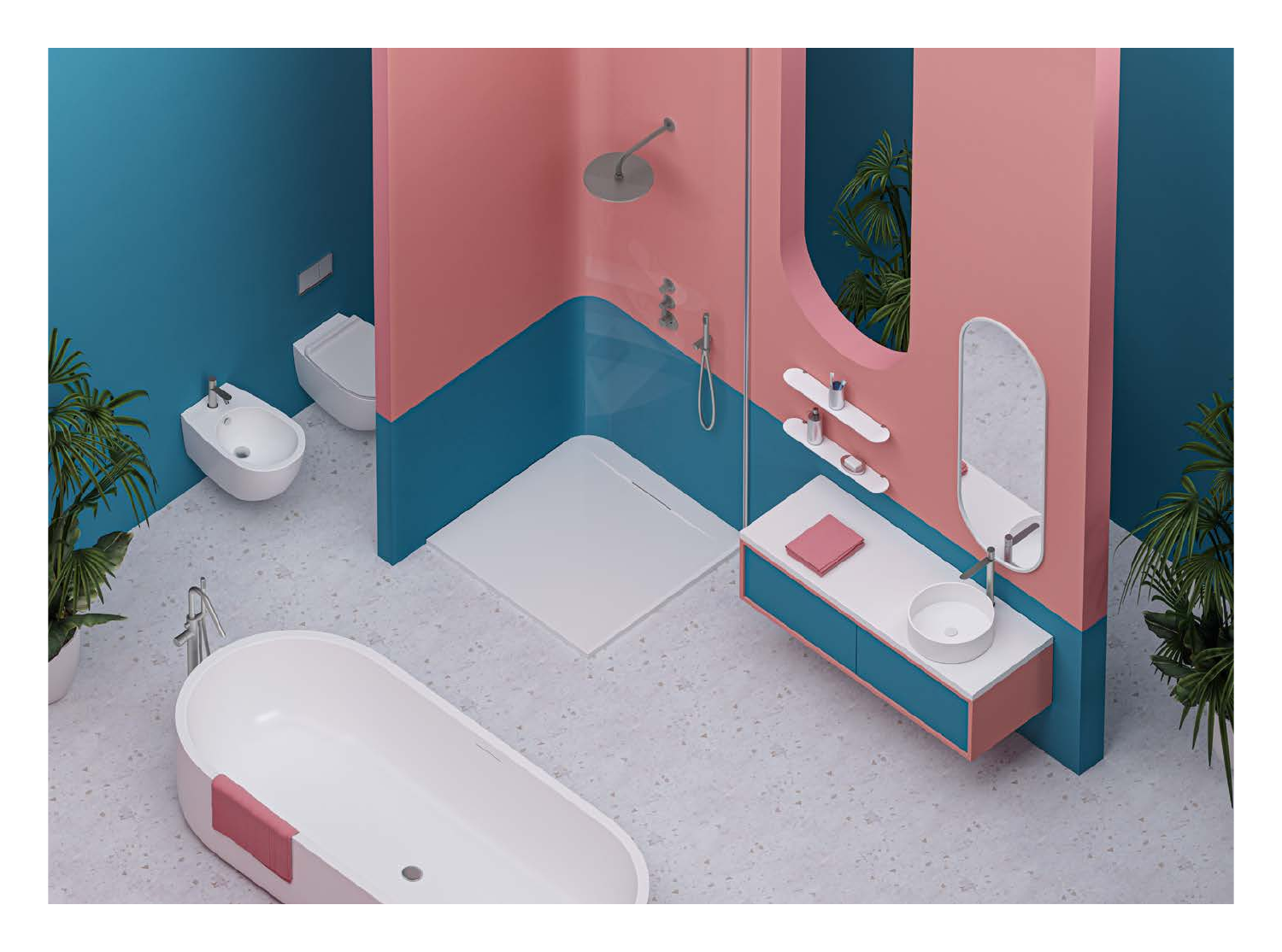



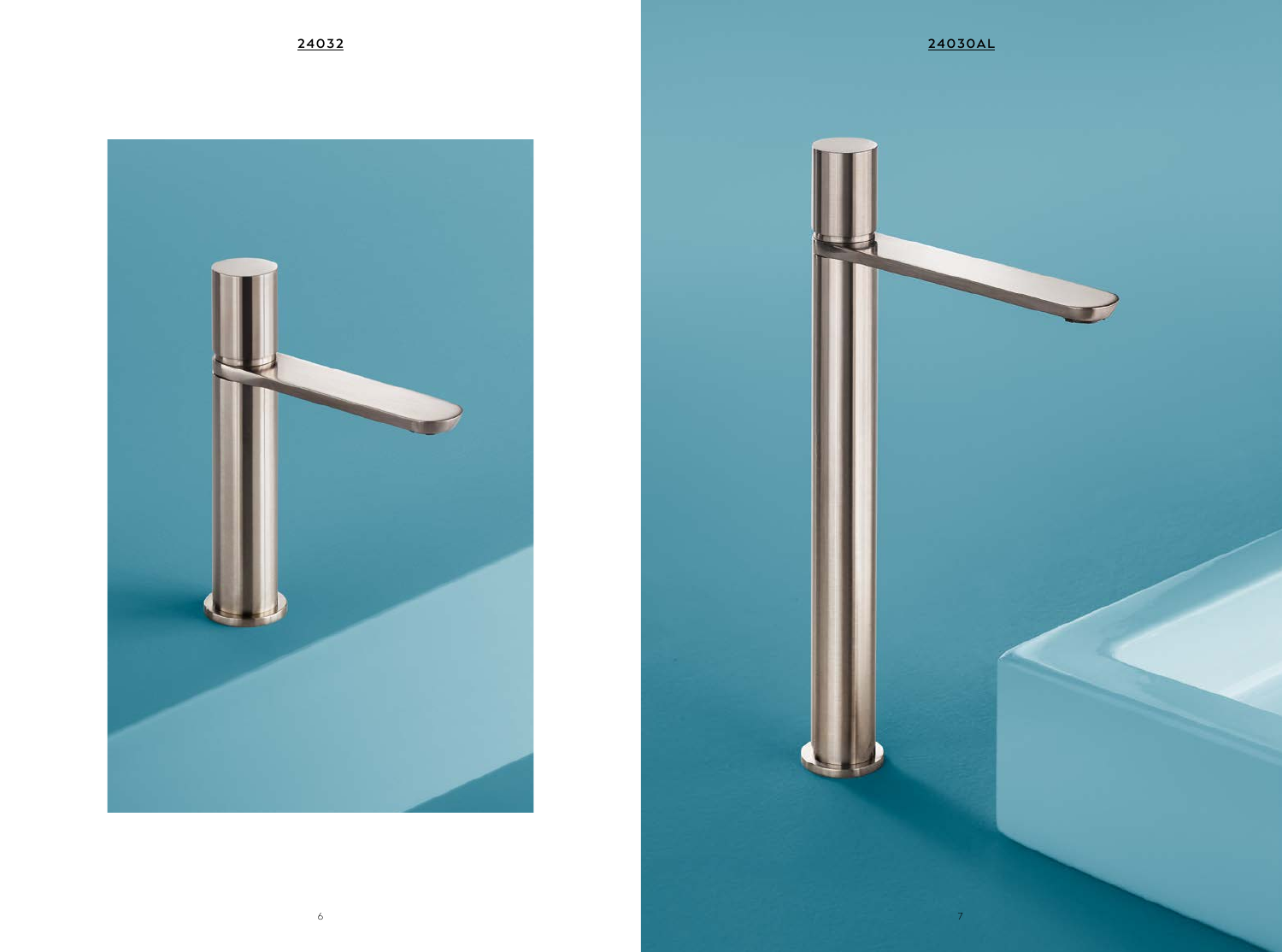

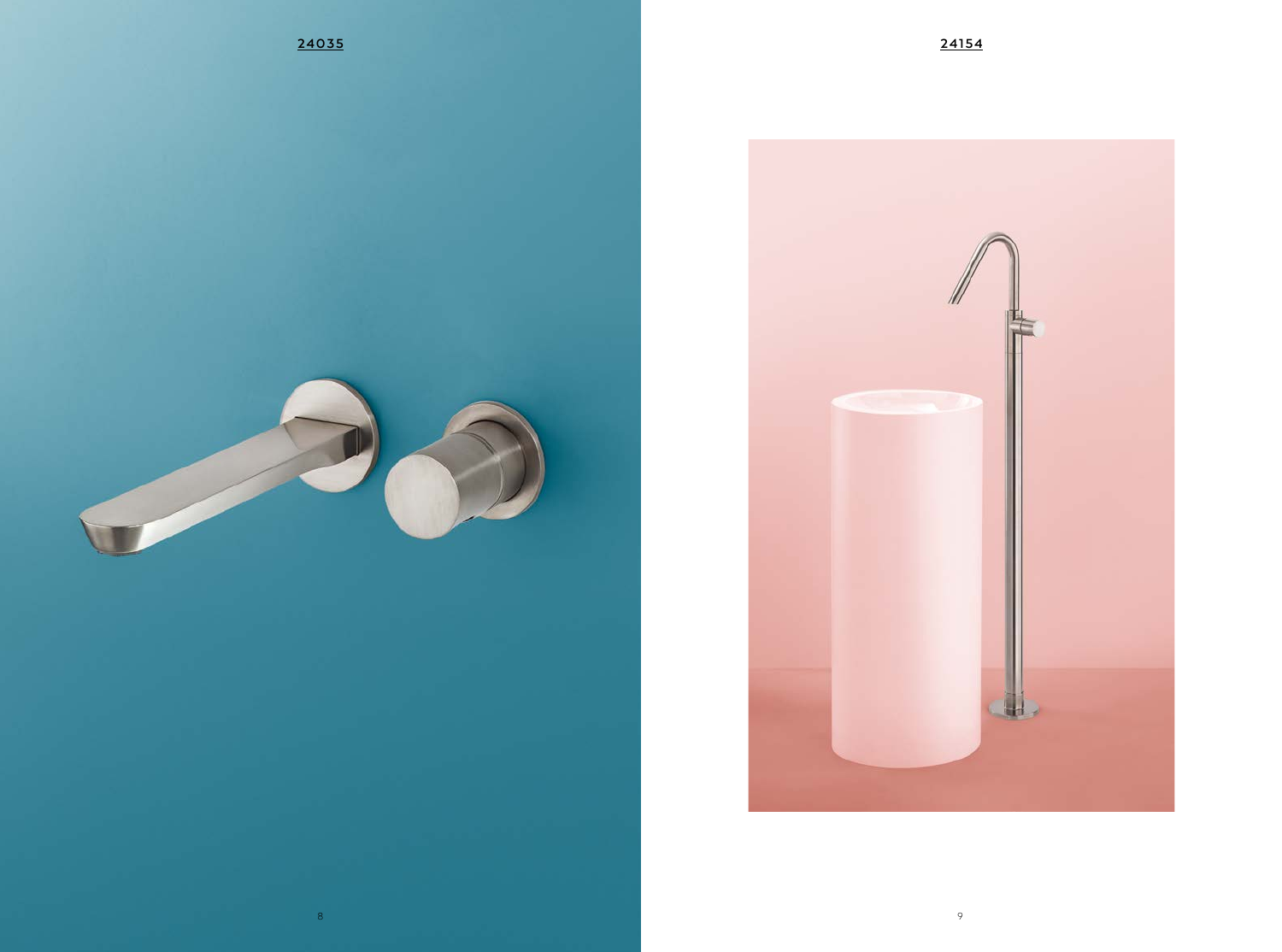

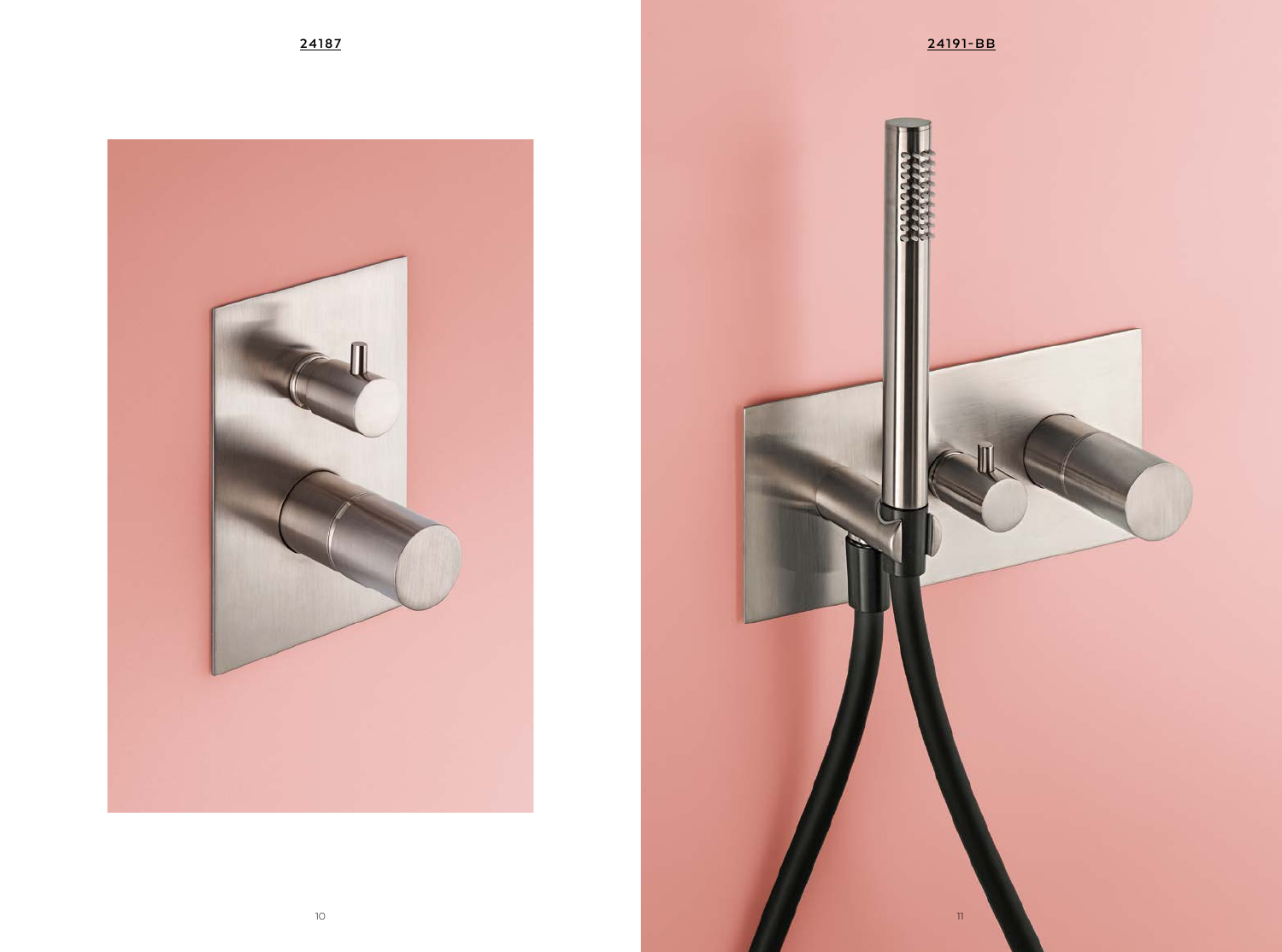

ö



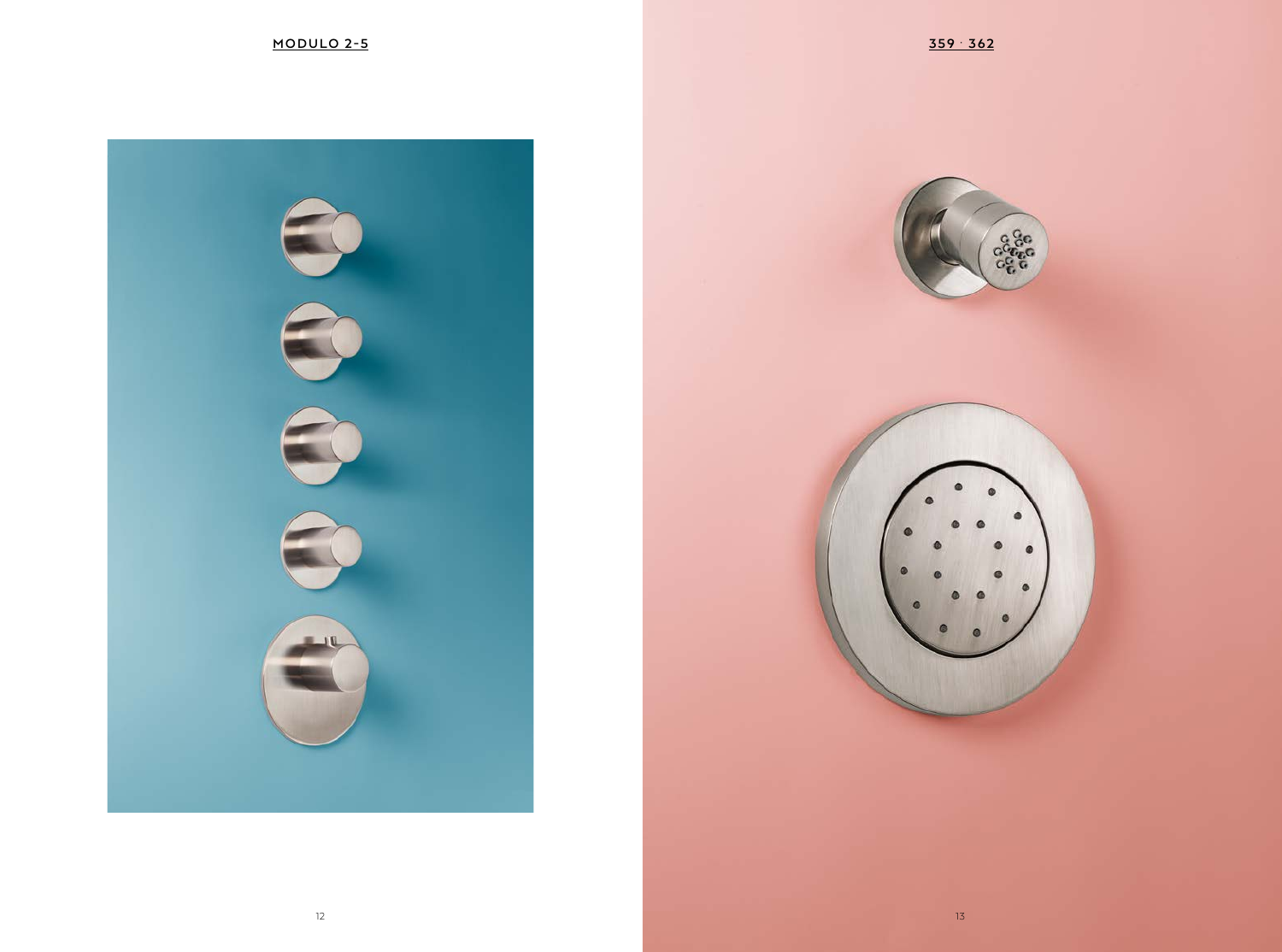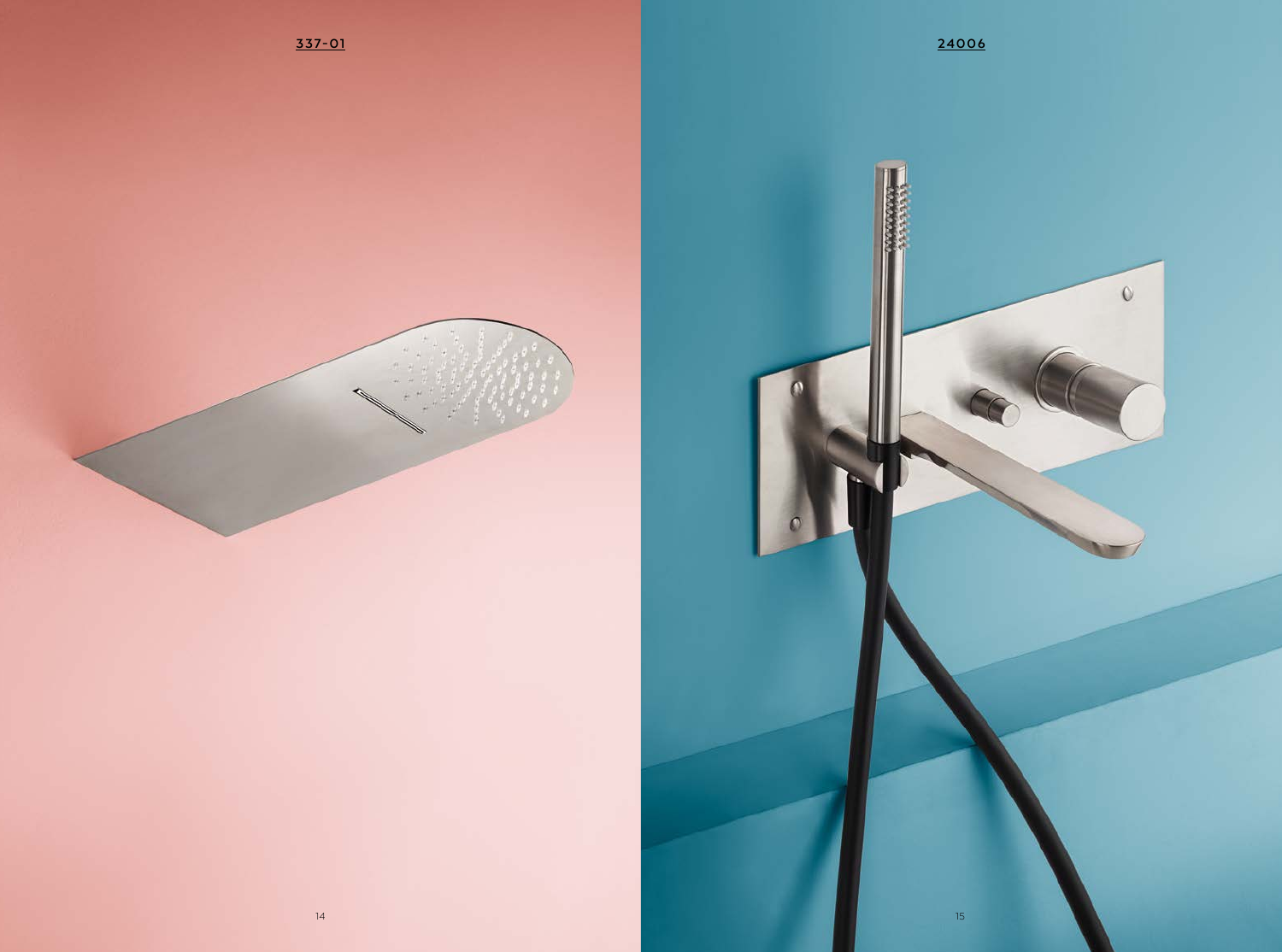$\bullet$ 

**.**

 $\bullet$  .

**NERO OPACO** MATT **BLACK** 

**.**

 $\mathcal{A}^{\text{max}}$ 

| CROMO  | <b>INOX</b>   | CROMO        | ∸        |
|--------|---------------|--------------|----------|
| CHROME | <b>CHROME</b> | <b>NERO</b>  |          |
|        | <b>INOX</b>   | <b>BLACK</b> | <u>.</u> |
|        | CHROME        | CHROME       |          |

**.**

 $\langle \cdot \rangle$ 



**.**

the contract of the contract of the contract of the contract of the contract of

#### **Su richiesta è possibile realizzare i prodotti MIO in tutte le finiture Effepi.** Upon request all Effepi finishes are available for MIO collection.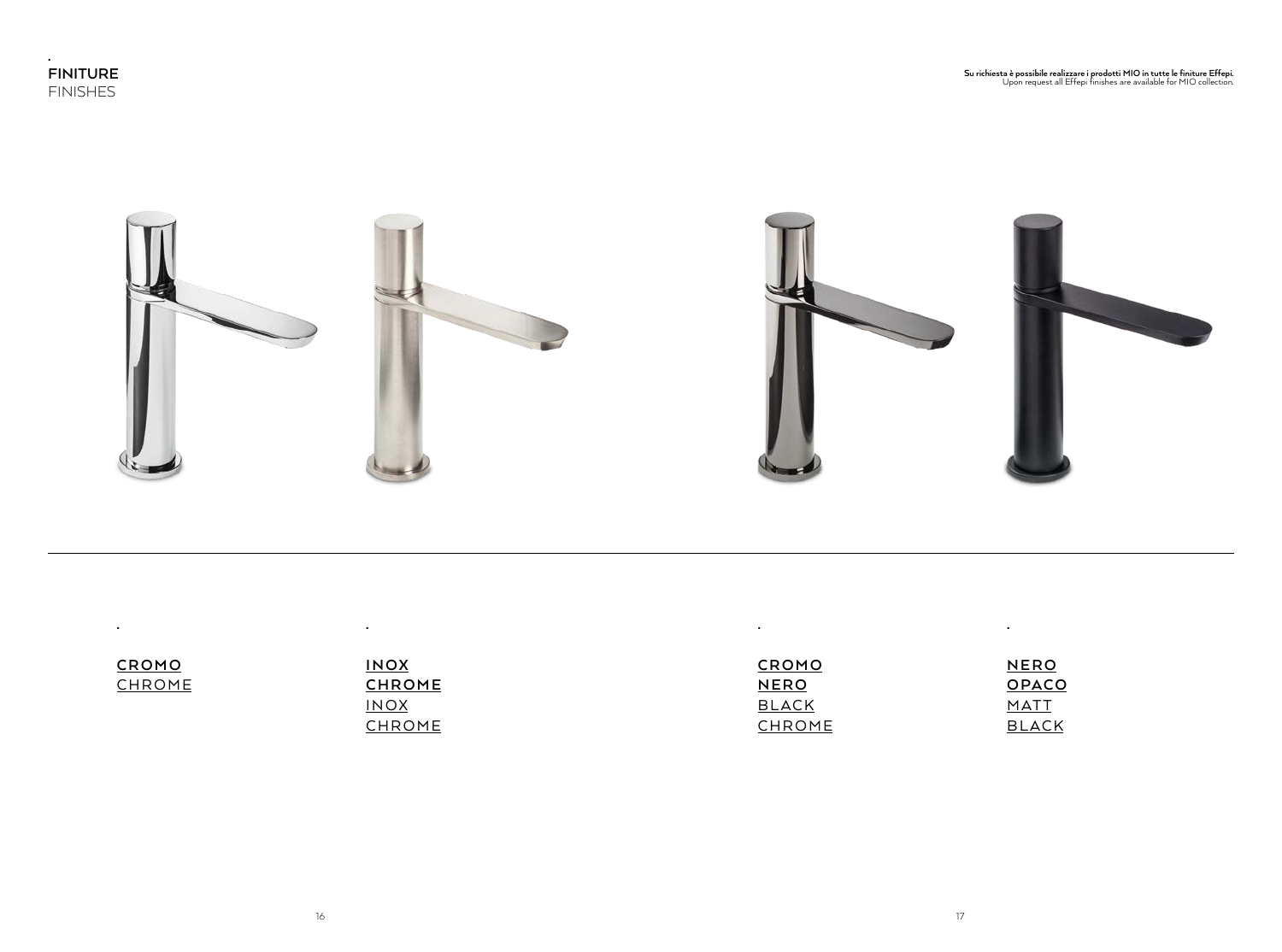#### **24032 .**

 $\Delta$ 

**Monocomando lavabo con scarico click-clack.** 

**.**  $\ddot{\phantom{a}}$ 

**Monocomando lavabo alto altezza media.**

Basin single lever mixer with click-clack waste. Basin single lever mixer.

Tall basin single lever mixer medium height.



#### **24030AM 24030AL .**

**24030 .**

## **Monocomando lavabo.**

## **Monocomando lavabo alto.**

Tall basin single lever

mixer.

**24032LO**

**. Monocomando lavabo con bocca lunga e scarico** 

**click-clack.**  Long spout basin single lever mixer with click-clack

waste.

**24030LO**

**.**

**Monocomando lavabo con bocca lunga.** 

Long spout basin single lever mixer.

## **. LAVABO BIDET**

### WASHBASIN BIDET





**24033 .**

**Monocomando lavabo da soffitto.**

**24190-BB**  $\sim$ 

Ceiling basin single lever mixer.

J

**24154**

**.**

Two-way concealed shower single lever mixer with Silitech flexible hose, brass handshower and BIT-BOX.



**Colonna lavabo a pavimento completa di Techno-Box.** Floor basin column single

lever mixer with Techno-

Box.

**24034 .**

## **Monocomando lavabo**

**ad incasso completo di Easy-Box.**

Concealed basin single lever mixer with Easy-Box. **24035**

**.**

**Monocomando lavabo** 

**ad incasso corpo e bocca integrati.** Concealed basin single lever mixer with rough

valve and spout in one

piece.



**24191-BB .**

 $\ddot{\phantom{a}}$ 

**Monocomando doccia incasso tre uscite con flessibile Silitech e doccia in ottone completo di BIT-BOX.**

Three-way concealed shower single lever mixer with Silitech flexible hose, brass handshower and BIT-BOX.

**.**

**Monocomando doccia incasso due uscite con flessibile Silitech e doccia in ottone completo di BIT-BOX.**

**24187 .**

**Monocomando doccia incasso tre uscite.**

Three-way concealed shower single lever mixer.

**24086 .**

**Monocomando bidet con scarico click-clack.**

Bidet single lever mixer with click-clack waste .







**Monocomando doccia incasso due uscite.**

Two-way concealed shower single lever mixer.

**.**



### **DOCCIA** SHOWER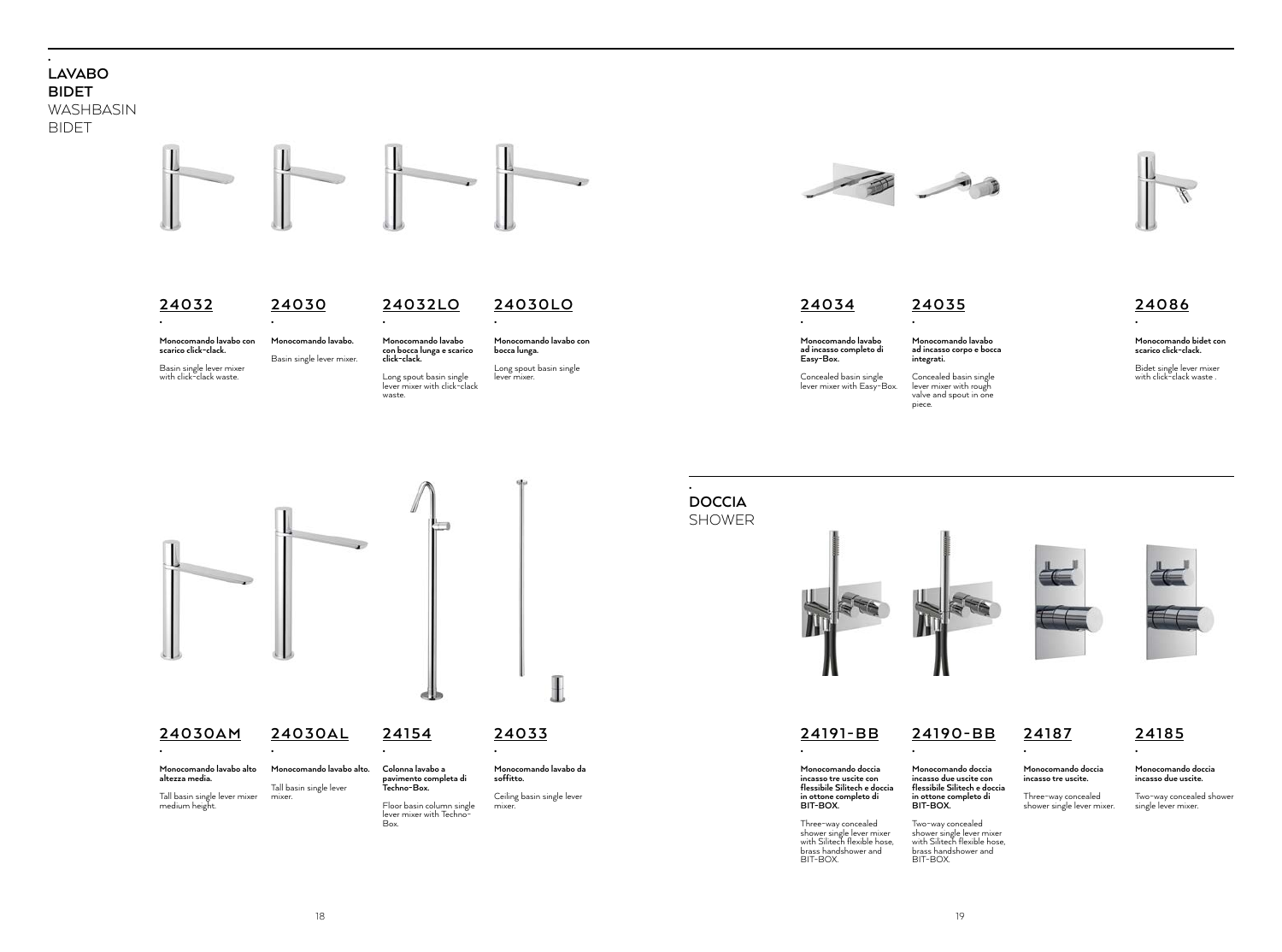**24285**

**.**

#### **24189 .**

 $\mathbf{r}$ 

#### **Monocomando doccia incasso.**

Concealed shower single lever mixer.

## **24289**

**.**

**Monocomando termostatico doccia incasso.**

Concealed shower thermostatic single lever mixer.

**.**

**Monocomando termostatico doccia incasso due uscite. termostatico doccia incasso tre uscite.** 

**Miscelatore termostatico doccia incasso ad alta portata da due a cinque uscite indipendenti.** 

Two-way concealed shower thermostatic single lever mixer. shower thermostatic single

#### **MODULO 2-5 24287 .**

High flow rate concealed shower thermostatic mixer from two to five separate exits.



**.**

**Monocomando doccia esterno.**

Wall mounted shower single lever mixer.

**Monocomando** 

Three-way concealed

lever mixer.

#### **24147 .**

**Monocomando doccia esterno con colonna estensibile in ottone,deviatore, flessibile Silitech, doccia e soffione in ottone.**

Wall mounted shower single lever mixer with brass adjustable column, diverter, Silitech flexible hose, brass handshower and brass showerhead.

**.**



#### **DOCCIA** SHOWER

#### **24148 .**

**Miscelatore termostatico doccia esterno con colonna estensibile in ottone, deviatore, flessibile Silitech, doccia e soffione in ottone.**

Thermostatic external shower mixer with brass adjustable column, diverter, Silitech flexible hose, brass hand shower and brass showerhead.

**359 .**

> **Soffione laterale esterno orientabile in ottone.**

Brass external adjustable body jet.

**362 .**

**Soffione laterale a parete orientabile in ABS.** ABS wall adjustable body



jet.

**366 .**

#### **Soffione doccia in ottone con anticalcare** ø **200.**

Brass shower head with antiscale ø 200.

**337-01 .**

**Soffione doccia inox a parete due uscite.**

Two exits inox wall mounted shower head.

#### **186-S2 .**

**Presa d'acqua e doccia in ottone con flessibile Silitech.**

Brass wall outlet with brass handshower and Silitech flexible hose.





**184-02**

**.**

**Presa d'acqua in ottone.** Brass water outlet.

**240 .**

**Saliscendi con asta e doccia in ottone con flessibile Silitech.**

Brass sliding rail with brass handshower and Silitech flexible hose.



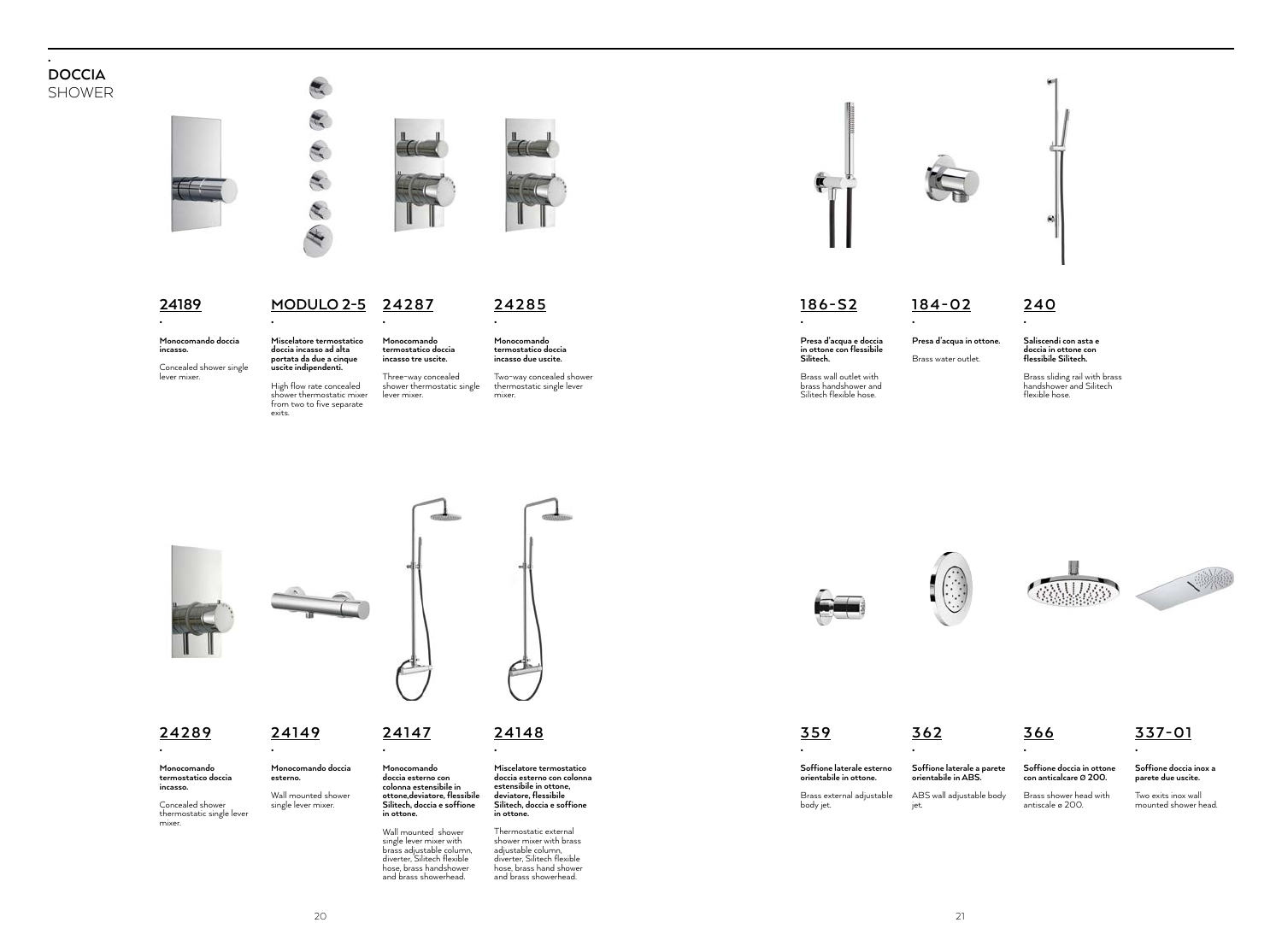**350mm.**  Brass wall shower arm 350mm.



**.**

**ottone 170mm.**  Brass ceiling shower arm

170mm.





### **. DOCCIA** SHOWER

**.**

**ACCESSORI**

ACCESSORIES





**440**

**.**

**Sifone in ottone.** Brass siphon.

#### **885 .**

 $\sim$ 

#### **Rubinetto sottolavabo in ottone con filtro.**

Brass angle valve with strainer.

**935-07**

**.**

 $\cdot$ 

**Scarico click-clack in ottone per lavabo e bidet con e senza troppo pieno.**

**\*Kit trasformazione da click-clack a sempre aperto incluso.**

Brass click-clack pop-up waste for basin and bidet with and without overflow.

\*Free flow conversion kit included.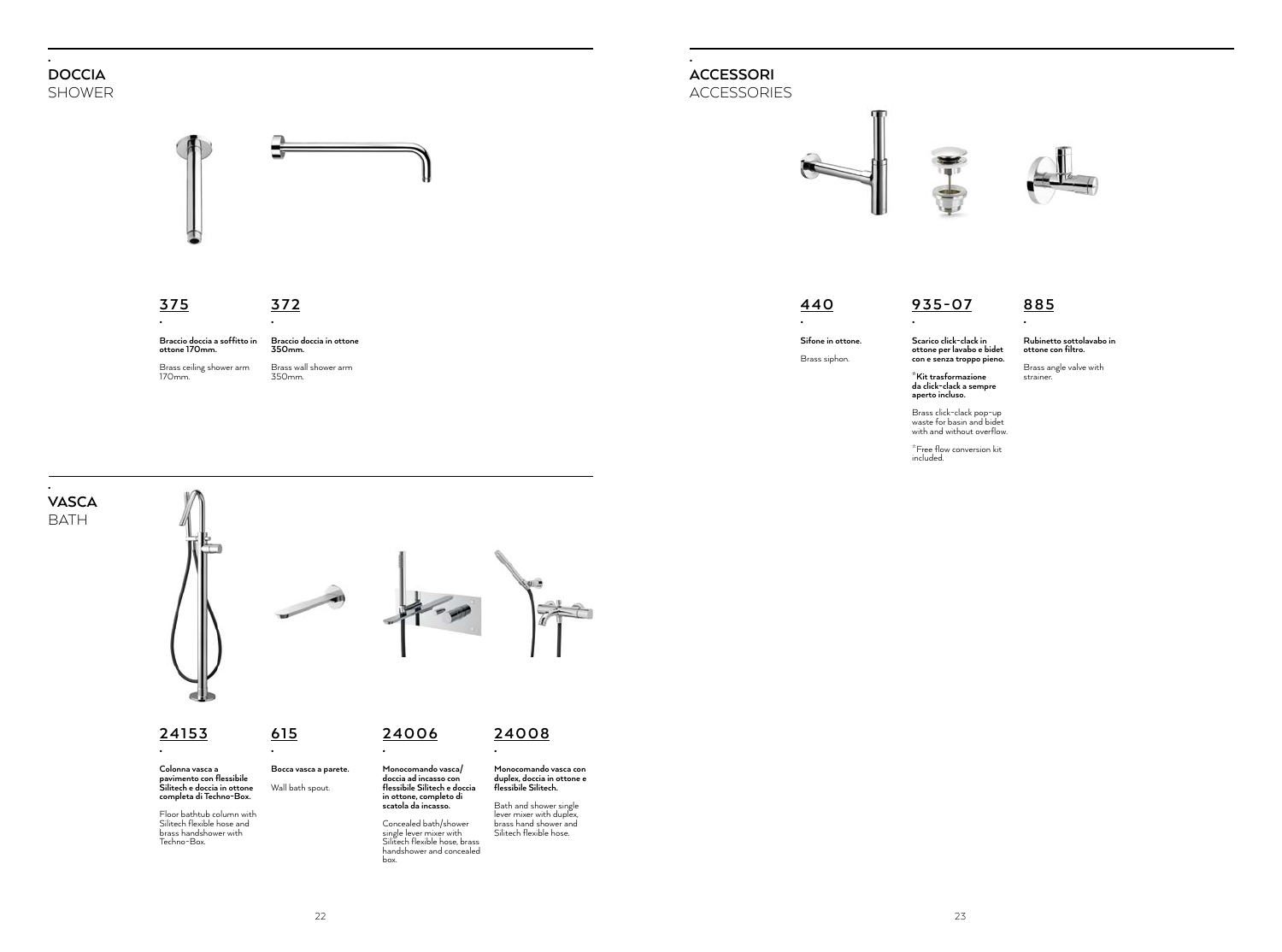**Via Bernocchi, 56 25069 Villa Carcina (Brescia) ITALY**

**Ph. +39 030 890 0961**

Designer **Bmb progetti**  $\mathcal{D}_{\text{N}}$ 

**info@effepirubinetterie.com www.effepirubinetterie.com**

#### **CREDITS**

Art direction **leodecarlo.com**

Graphic design **ditre.com**

Rendering **bruumstudio.com** 

Photography **quasarfoto.com** | product **studio odeon** | technical

Printed on cover: **fedrigoni materica 250gr**  internal: **fedrigoni symbol freelife 170gr**

Printing **artigianelli.it**